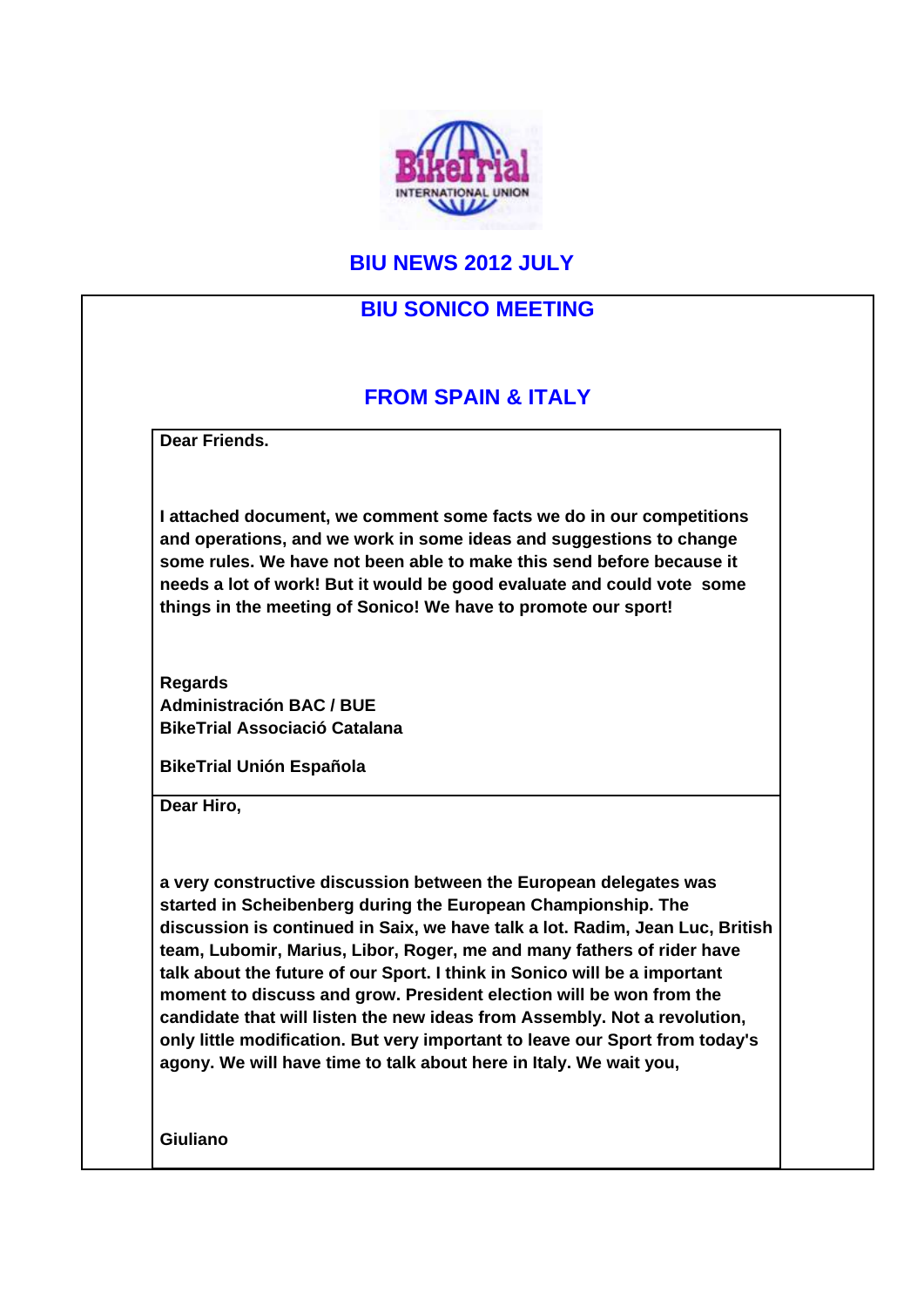**Dear Giuliano,**

**Our sport depends on a lot part of voluntary and fathers. There are good things and bad things in this situation. The meeting in Sonico should be discussed some important matters. But the priority should be given to the agenda that I informed to delegates before (as below and in the box below).** 

#### **BIU SONICO MEETING**

**No.1: 21 ELECTION OF BIU PRESIDENT** 

**I hope we could make it in Sonico.** 

**No.2: GENERAL SECRETALY** 

**I hope we can find someone who can take it.** 

**No.3: CALENDAR 2013 WBC** 

**I am waiting for the proposals of WBC next year.** 

**No.4: DISCUSSION ABOUT WBC THIS YEAR AND THE FUTURE** 

**We can listed up the matters and discuss until November.** 

**No. 5: OTHER THE ITEMS** 

**Yet to be decided.** 

**About the other matter, it should be discussed and approved in the NBU meeting first. Also it should be discussed and approved in CBU (continental BU). I think it is normal. If not, we will have too many opinions and ideas to talk.** 

**Today I got the proposal from Mr. Abant. It is good but they are too many items. We should give enough time to discuss. But many delegates is already on the tour for WBC and Just 2 weeks before BIU meeting is not correct timing. We will respect the proposal but do not expect too much for one meeting to solve all. It takes the time.** 

**The meeting in Sonico is BIU meeting. We need only BIU delegates and heads of CBU, not fathers or their opinions. It should be a little away of it. It is my opinion.**